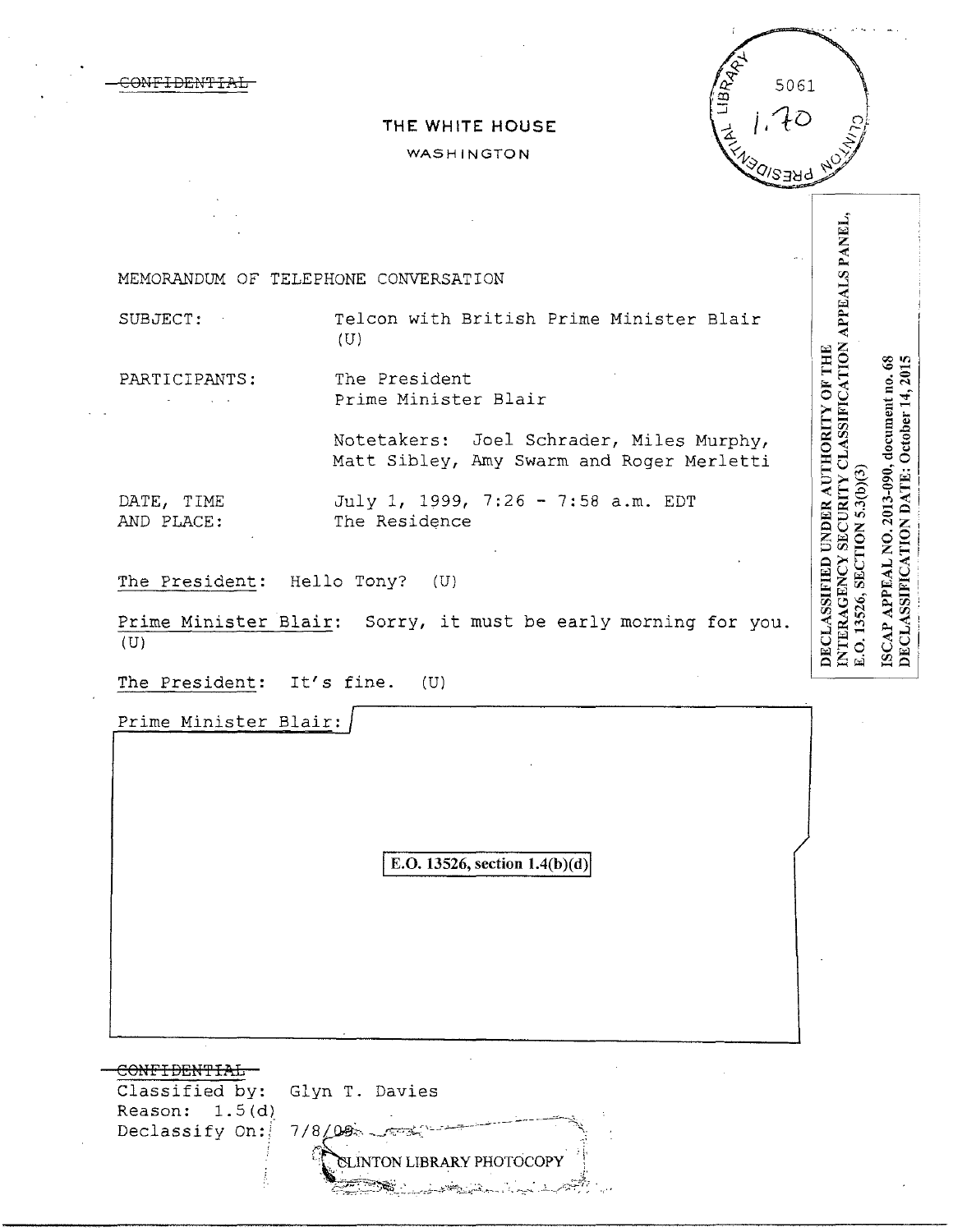| <del>CONFIDENTIAL</del> |  |
|-------------------------|--|
|                         |  |

 $\sim 100$ 

 $\mathcal{A}^{\text{out}}$ 

|                |                       | E.O. 13526, section $1.4(b)(d)$ |                                                                                                                                                                                                                                                                                                                                |                 |
|----------------|-----------------------|---------------------------------|--------------------------------------------------------------------------------------------------------------------------------------------------------------------------------------------------------------------------------------------------------------------------------------------------------------------------------|-----------------|
|                |                       |                                 |                                                                                                                                                                                                                                                                                                                                |                 |
|                |                       |                                 |                                                                                                                                                                                                                                                                                                                                |                 |
|                |                       |                                 |                                                                                                                                                                                                                                                                                                                                |                 |
| $d$ o, $ $     |                       | E.O. 13526, section 1.4(d)      | The President: I talked to Adams about that for a long time.<br>spent the better part of a year trying to convince him that<br>ought to be his position without success. And last night I do<br>believe, rightly or wrongly, his belief is that he made some<br>significant commitments yesterday about what he is prepared to |                 |
|                | Prime Minister Blair: |                                 | E.O. 13526, section $1.4(b)(d)$                                                                                                                                                                                                                                                                                                | $(\mathscr{L})$ |
| The President: |                       | E.O. 13526, section 1.4(d)      |                                                                                                                                                                                                                                                                                                                                |                 |
|                |                       |                                 |                                                                                                                                                                                                                                                                                                                                |                 |
|                |                       |                                 |                                                                                                                                                                                                                                                                                                                                |                 |

ELINTON LIBRARY PHOTOCOPY CONFIDENTIAL Č,

 $\begin{bmatrix} 1 & 2 \end{bmatrix}$ 

.. .. ~ ·-· ·~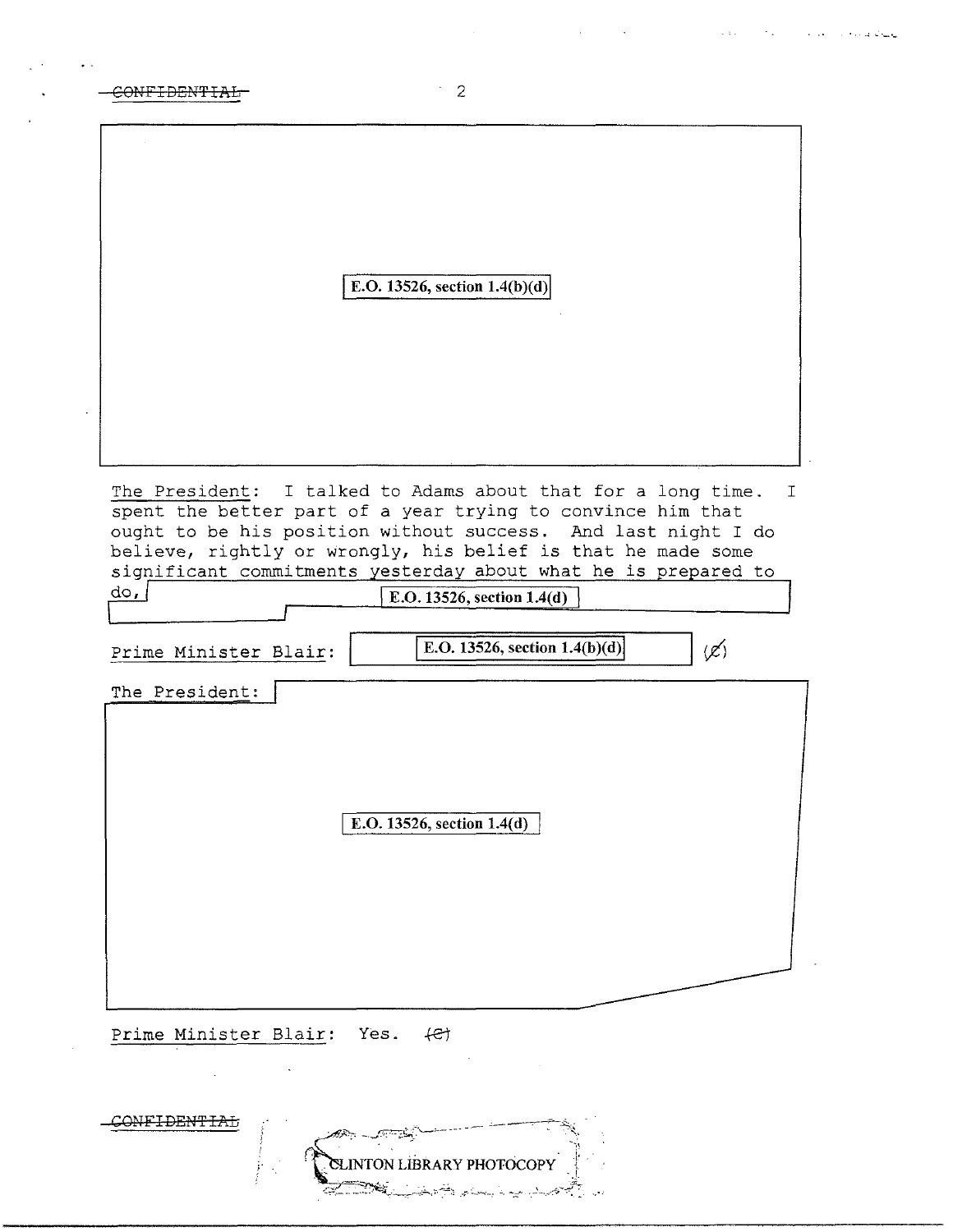| 3<br>UNI I DENTIA                                                       |  |
|-------------------------------------------------------------------------|--|
| The President:                                                          |  |
|                                                                         |  |
|                                                                         |  |
|                                                                         |  |
| E.O. 13526, section 1.4(d)                                              |  |
|                                                                         |  |
|                                                                         |  |
|                                                                         |  |
| Prime Minister Blair:                                                   |  |
| E.O. 13526, section $1.4(b)(d)$                                         |  |
| The President: Did they commit to follow Chastelain's<br>timetable? $#$ |  |
| Prime Minister Blair:                                                   |  |
|                                                                         |  |
| E.O. 13526, section $1.4(b)(d)$                                         |  |
|                                                                         |  |
|                                                                         |  |

 $\mathcal{A}^{\mathcal{A}}$  , where  $\mathcal{A}^{\mathcal{A}}$  is the contribution of the contribution of  $\mathcal{A}^{\mathcal{A}}$ 

The President:

E.O. 13526, section  $1.4(d)$ 

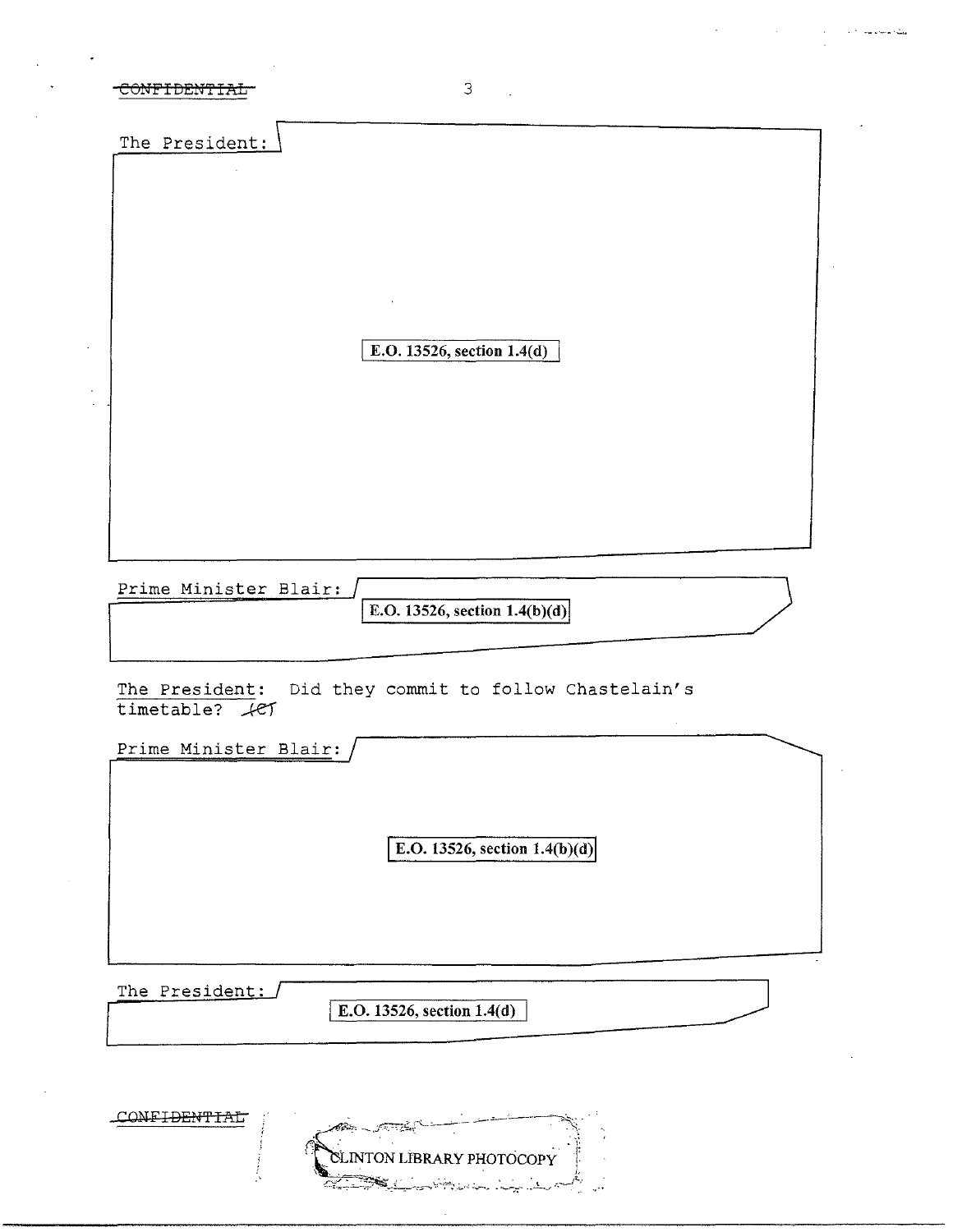## CONFIDENTIAL

Prime Minister Blair:

E.O. 13526, section  $1.4(b)(d)$ 

The President: There is no question -- I think Adams believes that.  $45$ 

Prime Minister Blair:

E.O. 13526, section  $1.4(b)(d)$ 

The President: What about the argument they can all take the government down later, and we will all support it. 4et

Prime Minister Blair:

E.O. 13526, section  $1.4(b)(d)$ 

The President:

E.O. 13526, section  $1.4(d)$ 

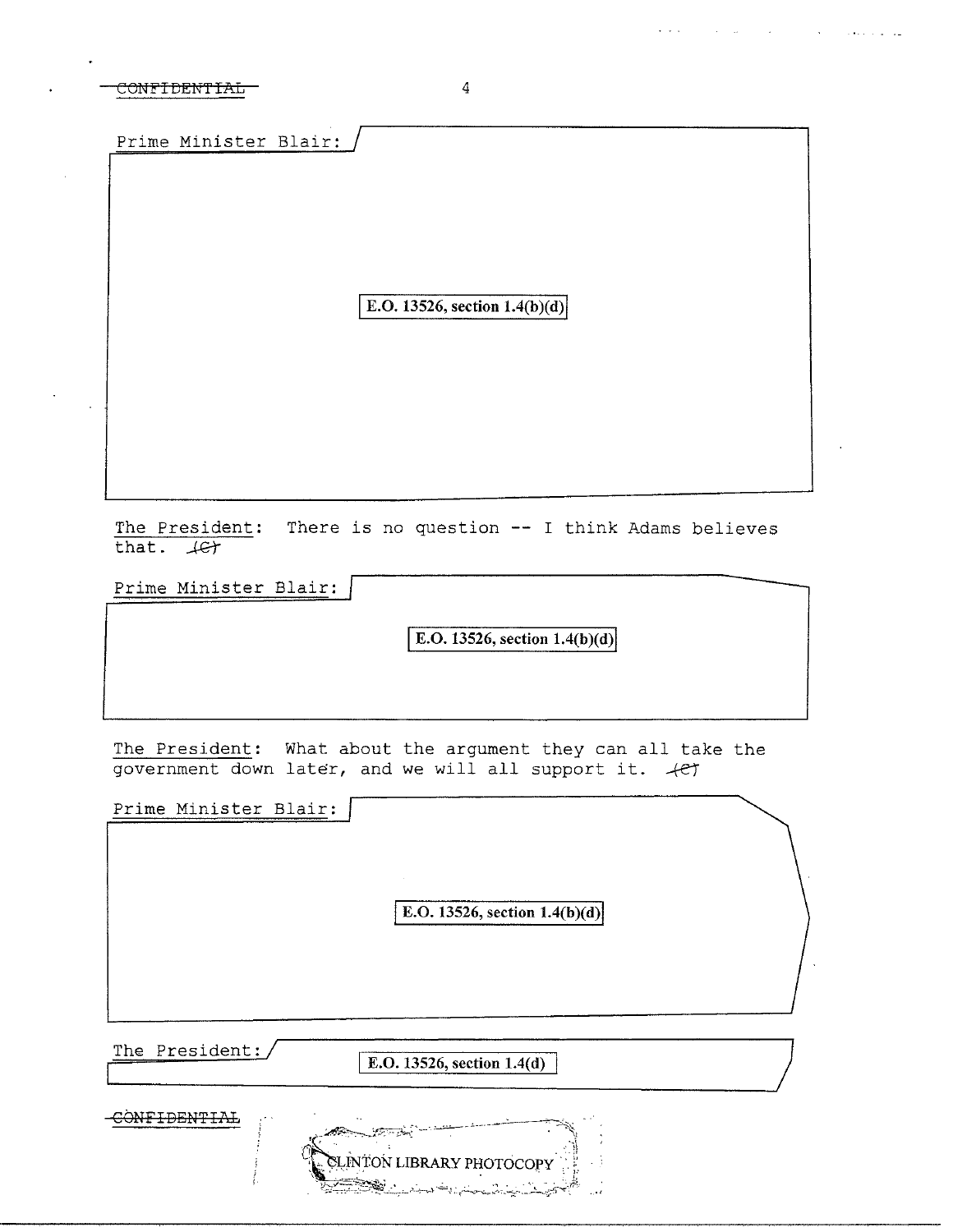E.O. 13526, section  $1.4(b)(d)$ 

| E.O. 13526, section $1.4(d)$                                                                                                                   |
|------------------------------------------------------------------------------------------------------------------------------------------------|
| Prime Minister Blair:                                                                                                                          |
| The President: Yes. (CY                                                                                                                        |
| Prime Minister Blair: /                                                                                                                        |
| The President: My view is that is what you ought to work on.<br>Is there anything you can do, any stick or carrot, to shore<br>Trimble up? 4G+ |
| Prime Minister Blair:                                                                                                                          |
| The President: I do believe they are trying to help on that; I<br>think Gerry was open to it. +et                                              |
| Prime Minister Blair:                                                                                                                          |
| The President: Well let me ask you this. Is that an argument<br>for you to go back to a hard deadline? (C)                                     |
| Prime Minister Blair:                                                                                                                          |
| E.O. 13526, section $1.4(b)(d)$<br><del>JFIDENTIAL</del><br>CLINTON LIBRARY PHOTOCOPY<br>بدينينا المعدية بسينك                                 |

 $\sim 10$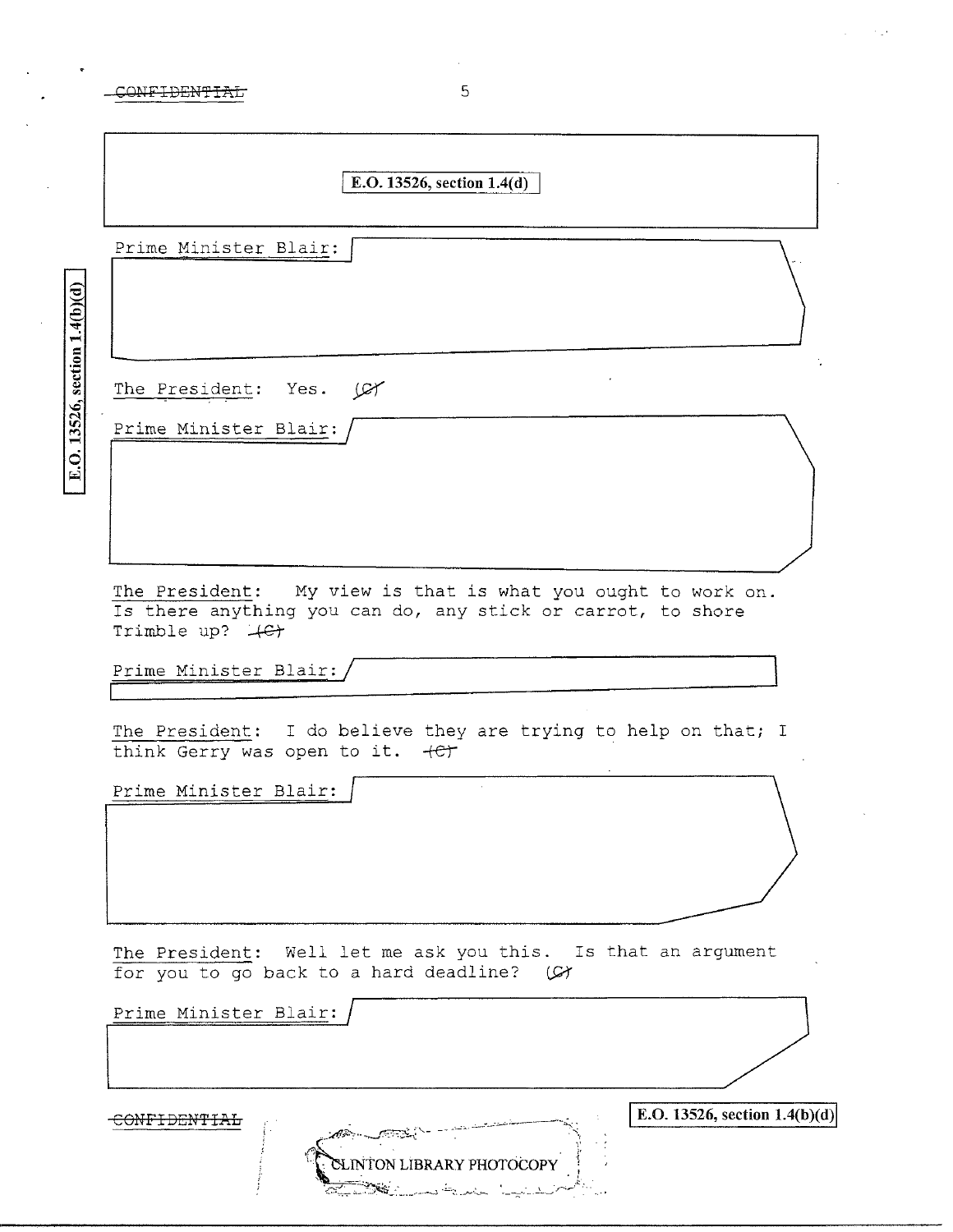| 6<br>CONFIDENTIAL                                                                                                                                                            |
|------------------------------------------------------------------------------------------------------------------------------------------------------------------------------|
| E.O. 13526, section $1.4(b)(d)$                                                                                                                                              |
|                                                                                                                                                                              |
|                                                                                                                                                                              |
|                                                                                                                                                                              |
|                                                                                                                                                                              |
|                                                                                                                                                                              |
|                                                                                                                                                                              |
|                                                                                                                                                                              |
|                                                                                                                                                                              |
| The President: It's crazy. The whole thing is just nuts, but I<br>think your best chance is to get, based on what you say, I do<br>think they will accelerate the timetable. |
|                                                                                                                                                                              |
| E.O. 13526, section 1.4(d)                                                                                                                                                   |
| I have talked until I am blue in<br>the face.<br>ाञ्च                                                                                                                        |
| Prime Minister Blair:                                                                                                                                                        |
|                                                                                                                                                                              |
| The President: For one thing, there has to be some<br>definitiveness to the commitment. I didn't know they weren't<br>more definite. $4e\tau$<br>$\ddot{\phantom{1}}$        |
| Prime Minister Blair:                                                                                                                                                        |
|                                                                                                                                                                              |
|                                                                                                                                                                              |
| The President: Yes.<br>تهيئله                                                                                                                                                |
| Prime Minister Blair:                                                                                                                                                        |
|                                                                                                                                                                              |
|                                                                                                                                                                              |
|                                                                                                                                                                              |
| E.O. 13526, section $1.4(b)(d)$<br>The President: But the one thing that I am now persuaded on is,                                                                           |
| after one year of trying to make a case,                                                                                                                                     |
| E.O. 13526, section 1.4(d)                                                                                                                                                   |
|                                                                                                                                                                              |
| <del>ONFIDENTI</del>                                                                                                                                                         |
| <b>CLINTON LIBRARY PHOTOCOPY</b>                                                                                                                                             |
|                                                                                                                                                                              |

المستحدث والمحاف والمحافي والمتحدث والمحافظ والمحافظ والمحافظ والمحافظ